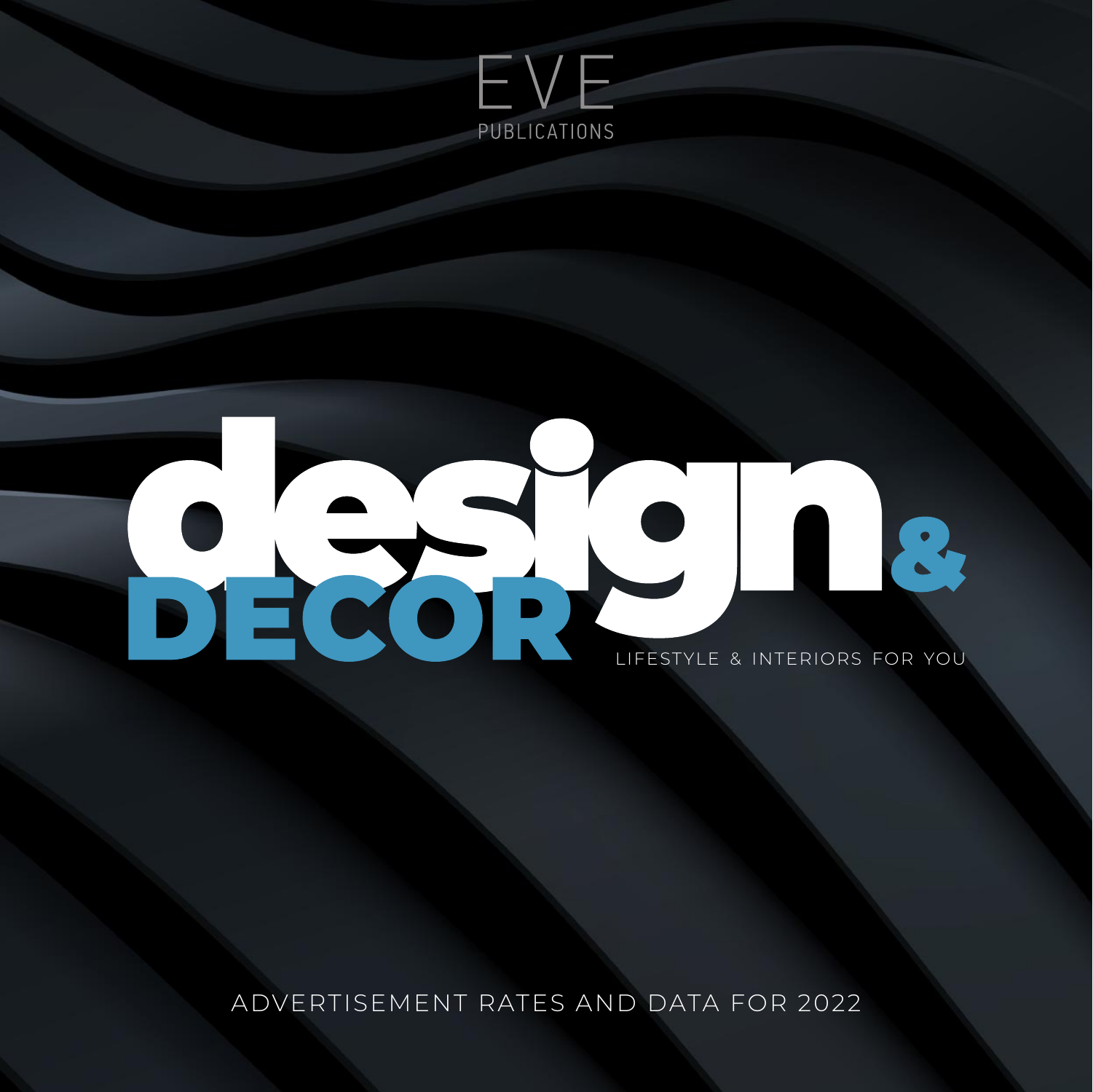### PUBLICATION DATES FOR 2022

SUMMER-AUTUMN 15<sup>TH</sup> APRIL 15TH MARCH WINTER-SPRING 15<sup>TH</sup> OCTOBER 15TH SEPTEMBER

#### **ISSUE PUBLICATION DATE COPY AND ARTWORK DEADLINE**



#### PRINT RATES

| <b>COLOUR</b>               | <b>SINGLE INSERTION</b> |
|-----------------------------|-------------------------|
| Back cover                  | €1,100                  |
| Inside front Cover + page 1 | €1,400                  |
| Inside back cover           | €700                    |
| Full page                   | €600                    |
| Double page spread          | €990                    |
| Half page                   | €350                    |
| Spots                       | €150                    |

**RATES ARE EXCLUDING VAT**

#### SETTLEMENT OF ACCOUNTS

Credit accounts are strictly net and must be settled within 30 days of the date of invoice, failing which a surcharge of 1.5% per month will be imposed. If an account is overdue, EVE Publications reserves the right to suspend future insertions. Unless advertising is placed through an accredited agency, payment to the publisher must be made 30 days before publication date.

Payment by cheque or draft are to be made to

#### **Suzanne Arnett**

5, Ponderosa, Triq is-Sagra Familja, Bidnija MST 5101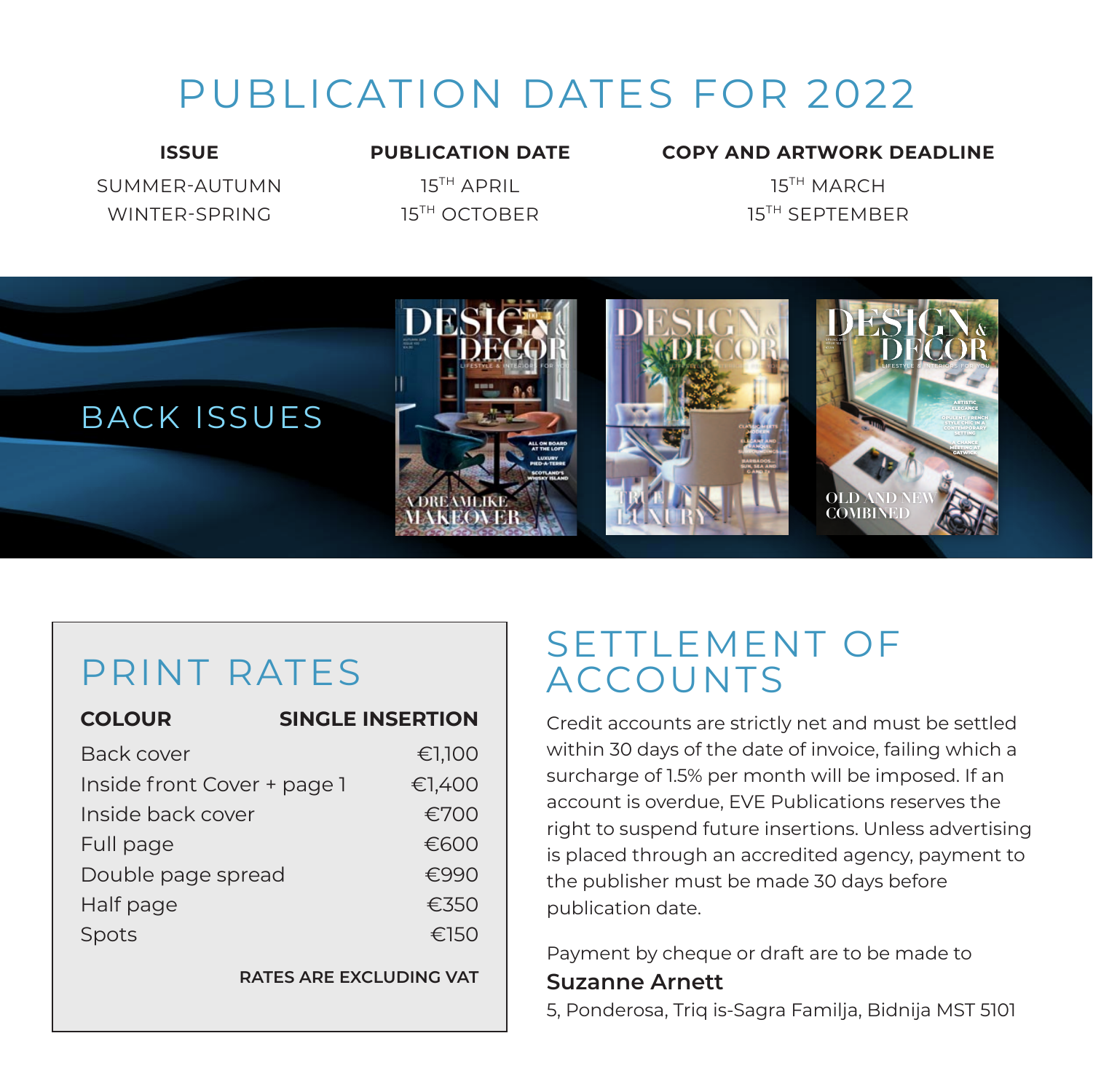#### ADVERTISEMENT DIMENSIONS SIZES ARE IN MILLIMETRES



#### **FULL PAGE**

TRIM SIZE: 285mm x 220mm WITH BLEED: 295mm x 230mm

#### **DOUBLE PAGE SPREAD**

TRIM SIZE: 285mm x 440mm WITH BLEED: 295mm x 450mm





**HALF PAGE HORIZONTAL** 130mm x 190mm (no bleeds)

**HALF PAGE VERTICAL** 260mm x 100mm (no bleeds)

#### DIGITAL FILES ONLY

- Press-ready PDF (300dpi CMYK; Fonts embedded) or JPG files accepted.
- For safe area, allow 10mm all round.
- For bleed, allow 5mm beyond all trim.
- $-$  TRIM EDGE
- ADVERT PLACEMENT

**BLEED**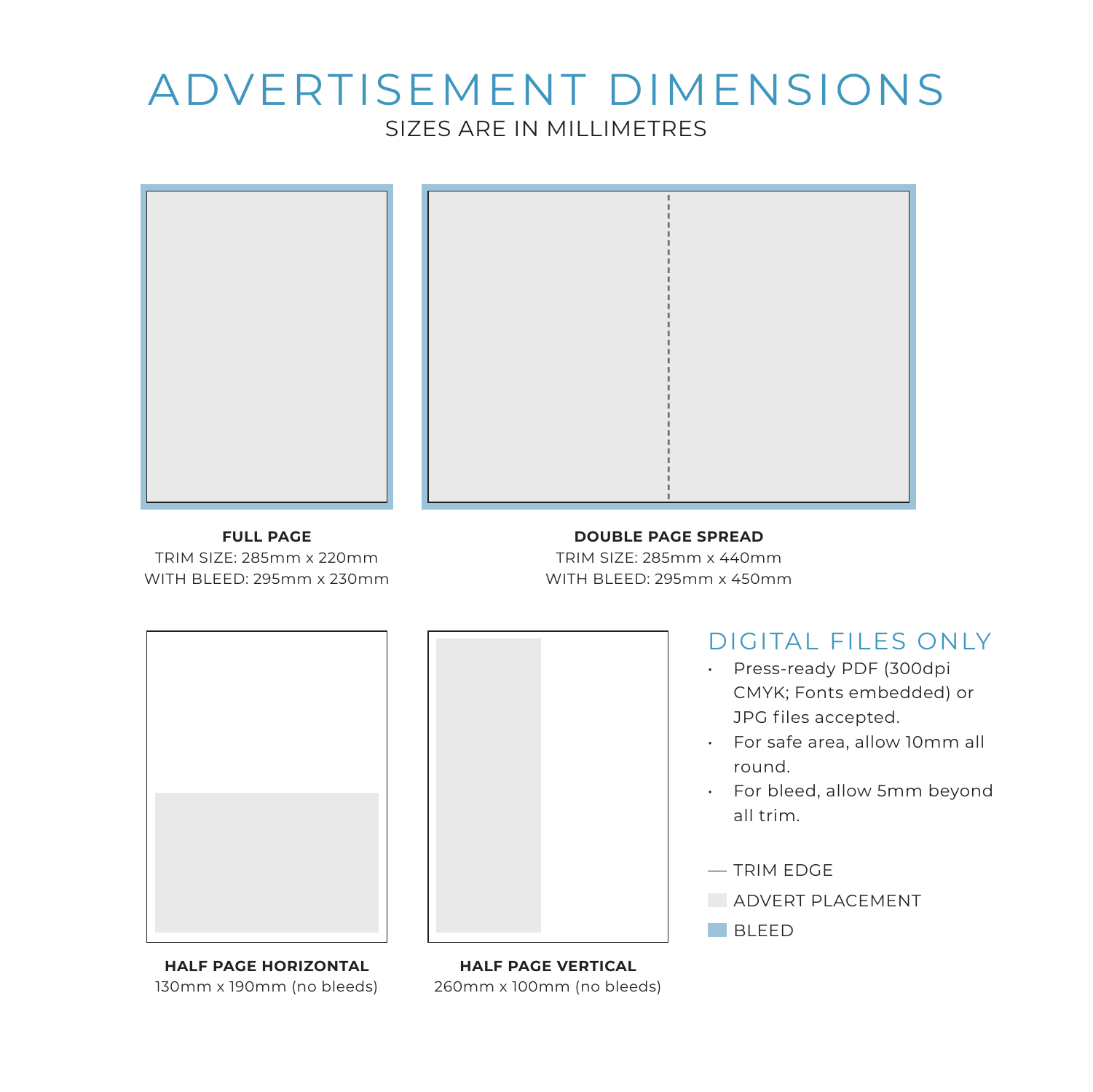## WEBSITE ADVERTISEMENT

PRICING REPRESENTS % OF ALL TRAFFIC (DESKTOP, TABLET AND SMARTPHONE) PER MONTH. ALL OPTIONS ARE TO BE BOOKED FOR A MINIMUM PERIOD OF 3 MONTHS COVERING IN THE TIMEFRAMES BELOW

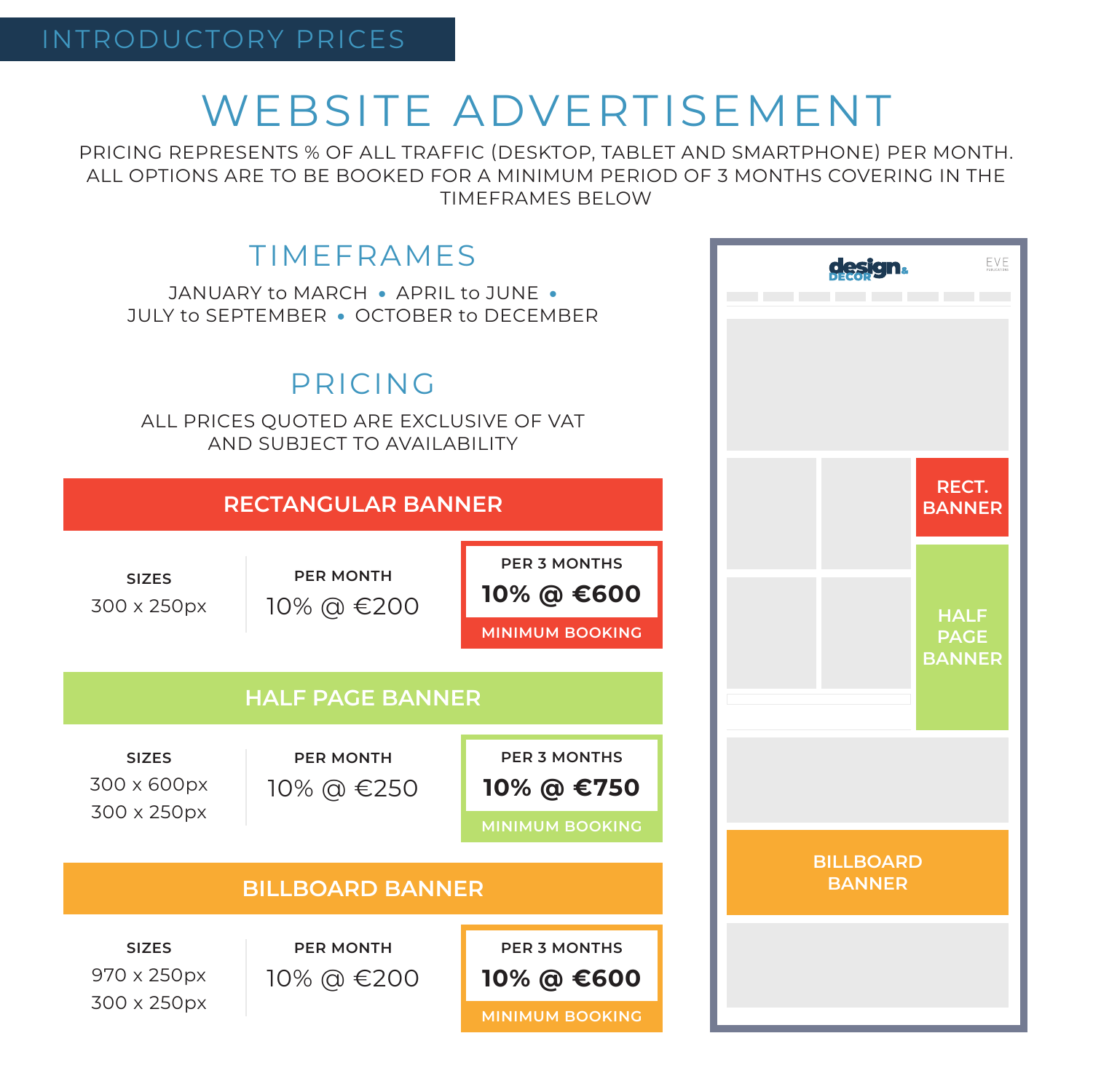#### BOOKING ORDER I WOULD LIKE TO BOOK ADVERTISING SPACE IN DESIGN & DECOR

| PLEASE RESERVE                                            | <b>DATE</b>              |
|-----------------------------------------------------------|--------------------------|
| <b>BACK COVER</b>                                         | <b>COMPANY</b>           |
| INSIDE FRONT COVER + PAGE 1                               | VAT REG. NO.             |
| <b>INSIDE BACK COVER</b>                                  | <b>ADDRESS</b>           |
| <b>FULL PAGE</b>                                          |                          |
| DOUBLE PAGE SPREAD                                        |                          |
| HALF PAGE (HORIZONTAL)                                    |                          |
| HALF PAGE (VERTICAL)                                      | <b>EMAIL</b>             |
| SPOT                                                      | TEL/MOB                  |
| RECTANGULAR BANNER                                        | <b>PUBLICATION DATES</b> |
| HALF PAGE BANNER                                          |                          |
| <b>BILLBOARD BANNER</b>                                   |                          |
|                                                           |                          |
|                                                           | <b>SUBTOTAL</b>          |
| 5, Ponderosa, Triq is-Sagra Familja,                      | <b>VAT 18%</b>           |
| Bidnija MST 5101, Malta                                   | <b>TOTAL</b>             |
| Mobile: +356 9948 7915<br>E: info@designdecormagazine.com |                          |
| W: designdecormagazine.com                                |                          |
|                                                           | <b>SIGNATURE</b>         |